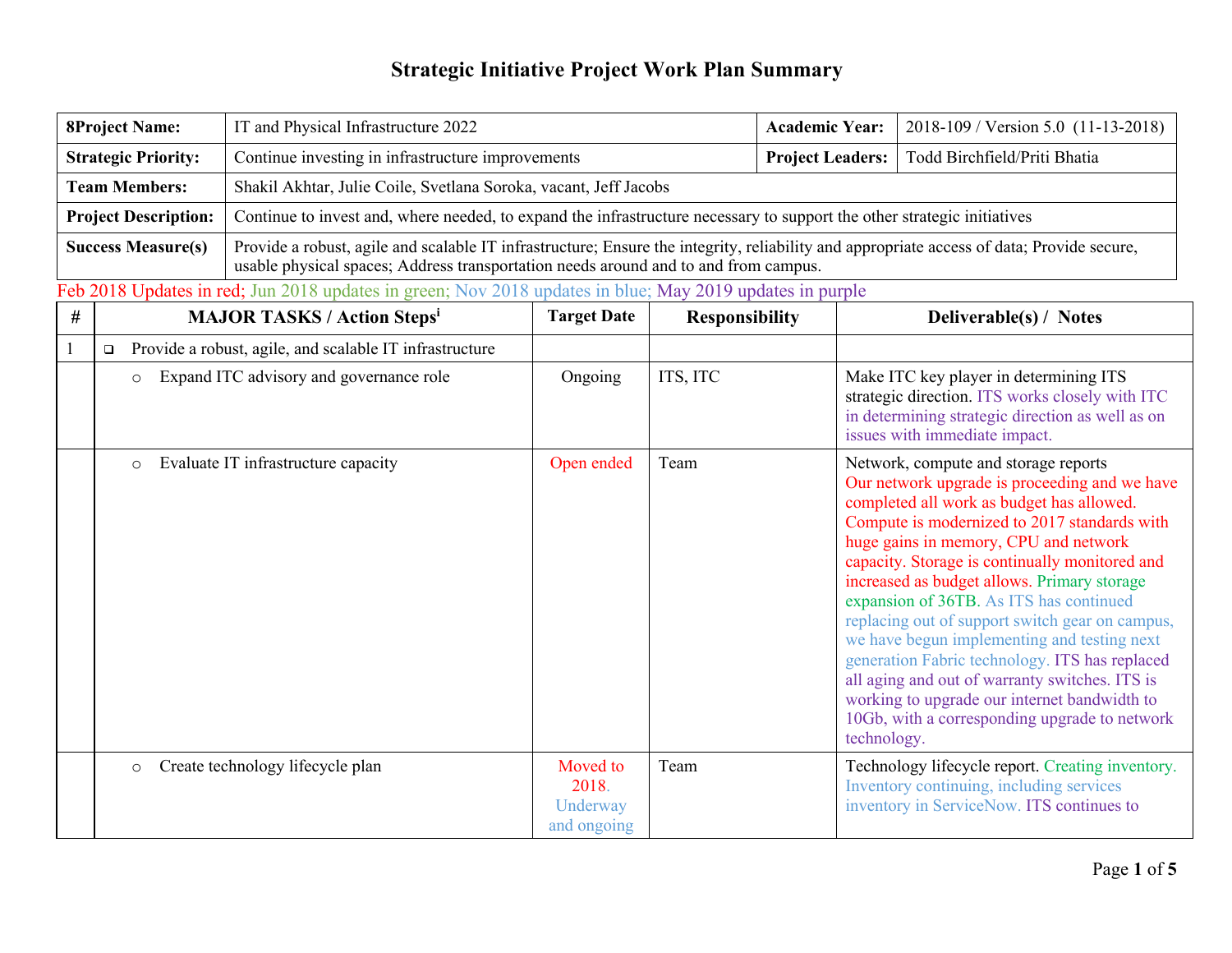| #              | <b>MAJOR TASKS / Action Stepsi</b>                                      | <b>Target Date</b>    | <b>Responsibility</b> | Deliverable(s) / Notes                                                                                                                                                                                                                                                                                                                                                                |
|----------------|-------------------------------------------------------------------------|-----------------------|-----------------------|---------------------------------------------------------------------------------------------------------------------------------------------------------------------------------------------------------------------------------------------------------------------------------------------------------------------------------------------------------------------------------------|
|                |                                                                         |                       |                       | leverage ServiceNow for inventory, process, and<br>project management.                                                                                                                                                                                                                                                                                                                |
|                | Upgrade network connectivity<br>$\circ$                                 |                       | <b>ITS</b>            | Ongoing project, no determined end date                                                                                                                                                                                                                                                                                                                                               |
|                | Identify weaknesses in wireless and<br>$\blacksquare$<br>wired coverage | Ongoing<br>monitoring | Dr Akhtar, ITS (HUB)  | Wireless/network connectivity report. Collect<br>HUB data on wireless issue reports<br>Our wireless "challenges" calls have dropped<br>significantly to the point where we are making<br>on the fly changes to increase density on an as<br>needed basis. ITS continues to add density to our<br>wireless network and is in the process of<br>upgrading the access points in housing. |
|                | Create network improvement plan<br>$\blacksquare$                       | Evolving<br>document  | Dr Akhtar, ITS        | <b>Analysis of data</b>                                                                                                                                                                                                                                                                                                                                                               |
|                | Implement network improvement<br>$\blacksquare$<br>plan                 | Ongoing               | <b>ITS</b>            | Systematic upgrade/replacement plan. Collect<br>data on wireless issue reports<br>Our network upgrade is proceeding and we have<br>completed all work as budget has allowed. 8<br>building switches replaced. Fiber enhancements<br>underway All building switches save SAC have<br>been upgraded to supported hardware. ITS<br>requesting mid-year funds to complete SAC.            |
|                | Install more feature-rich, economical phone system<br>$\circ$           | <b>Spring, 2018</b>   | Todd, ITS             | Implementation of new phone system is<br>underway. ITS and Library rollout has occurred<br>and is being evaluated before moving to full<br>campus rollout. Entire campus will be converted<br>to new phone system by end of FY18. New<br>phone system in place. Adding features in<br>progress. The transition to full features of the<br>phone system is still in progress.          |
| $\overline{2}$ | Ensure integrity, reliability and appropriate use of data<br>$\Box$     |                       |                       |                                                                                                                                                                                                                                                                                                                                                                                       |
|                | Release new portal<br>$\circ$                                           | Completed<br>2017     | <b>ITS</b>            | Improved portal experience, better security.<br>Portal has been in place and is received well.                                                                                                                                                                                                                                                                                        |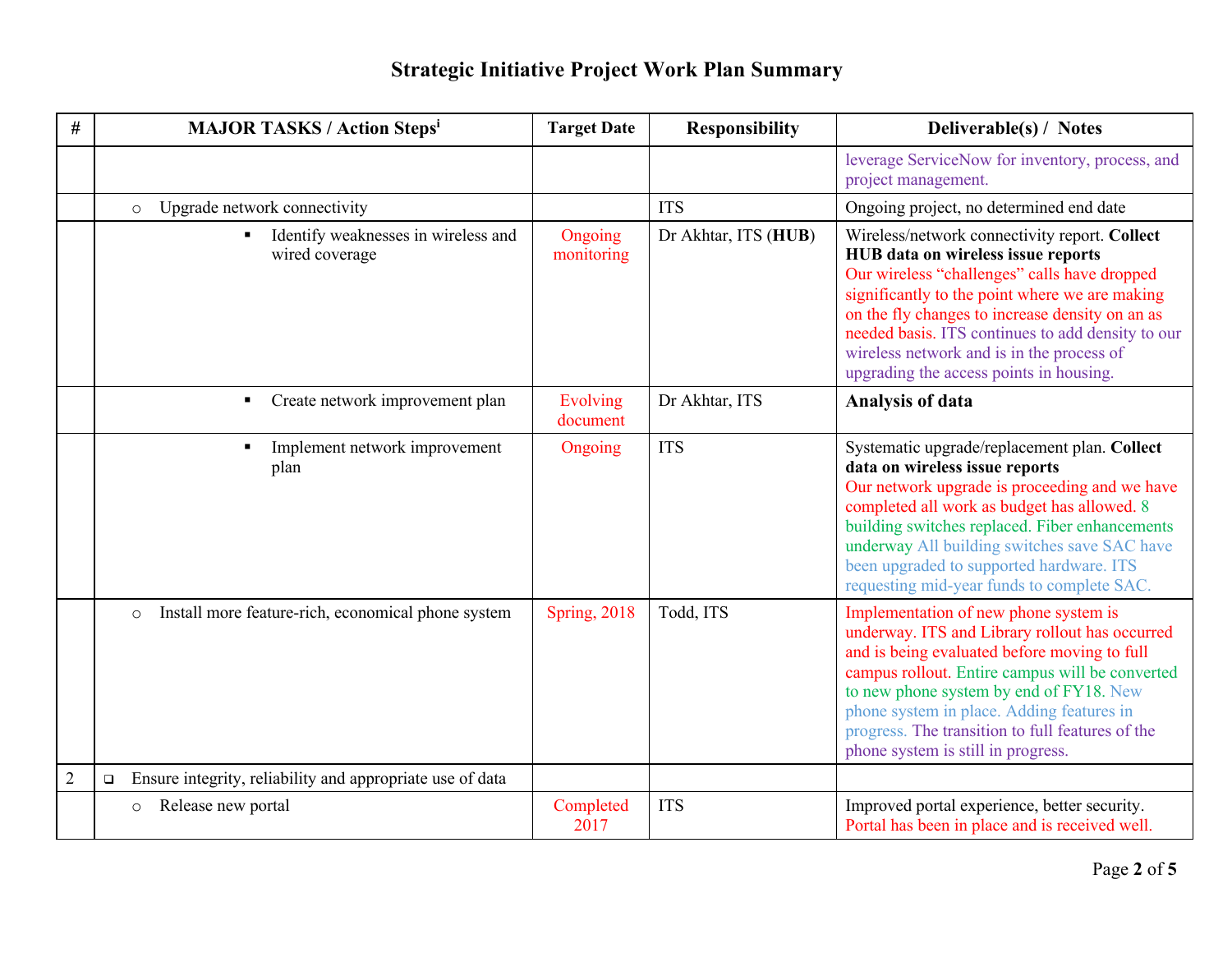| $^{\#}$ | <b>MAJOR TASKS / Action Stepsi</b>                                                                                                                                                                          | <b>Target Date</b>     | <b>Responsibility</b>   | Deliverable(s) / Notes                                                                                                                                                                                                                                                                                  |
|---------|-------------------------------------------------------------------------------------------------------------------------------------------------------------------------------------------------------------|------------------------|-------------------------|---------------------------------------------------------------------------------------------------------------------------------------------------------------------------------------------------------------------------------------------------------------------------------------------------------|
|         |                                                                                                                                                                                                             |                        |                         | Portal was replaced in 2019 offering a better,<br>more easily supported solution.                                                                                                                                                                                                                       |
|         | Install Enterprise Backup system<br>$\circ$                                                                                                                                                                 | Ongoing                | <b>ITS</b>              | More robust backup system. Completed;<br>Expanded to include tape backup. Backup<br>system expanded in the last 12 months with tape<br>backups coming online this fiscal year.                                                                                                                          |
|         | Review existing appropriate use documentation<br>$\circ$                                                                                                                                                    | Ongoing,<br>open ended | Team                    | Up to date appropriate use documentation                                                                                                                                                                                                                                                                |
|         | Bring disaster recovery site online<br>$\circ$                                                                                                                                                              | 2018                   | <b>Facilities</b> , ITS | Convert room at Huie into DR datacenter.<br>Partially completed, ongoing. Working with<br>Comcast to tune bandwidth. We now have a<br>1Gbps connection between main campus and<br>Lucy Huie; Replication of primary and backup<br>data occurring; Tape backup will be installed<br>during Summer, 2018. |
| 3       | Provide secure, usable physical spaces<br>$\Box$                                                                                                                                                            |                        |                         |                                                                                                                                                                                                                                                                                                         |
|         | Conduct focus group work with Faculty to determine<br>$\circ$<br>technology needs and preferred layout of physical space                                                                                    | Spring 2019            | Team                    | Classroom needs report<br>Faculty office needs report<br>Focus group leaders, topics and groups have<br>been identified. Team will conduct focus groups<br>during Spring 2019.                                                                                                                          |
|         | o Survey Staff to ascertain needs with regards to<br>physical spaces, breakrooms, lockers, touch down areas<br>ete.<br>Conduct focus group work with Staff to determine<br>$\circ$<br>physical space needs. | Spring 2019            | Team                    | Staff space needs report<br>Focus group leaders, topics and groups have<br>been identified. Team will conduct focus groups<br>during Spring 2019.                                                                                                                                                       |
|         | Conduct focus group work with Students to<br>$\circ$<br>determine needed spaces and technology for group<br>meetings, housing.                                                                              | Spring 2019            | Team                    | Student space/technology needs report<br>Focus group leaders, topics and groups have<br>been identified. Team will conduct focus groups<br>during Spring and Summer                                                                                                                                     |
|         | Conduct off-site visits to Corporate, Higher<br>$\circ$<br>Education (Private and Public) and Retail                                                                                                        | Spring 2019            | Team                    | Chick-Fil-A, SCAD, and Home Depot have been<br>identified as sites to visit. Committee visited                                                                                                                                                                                                          |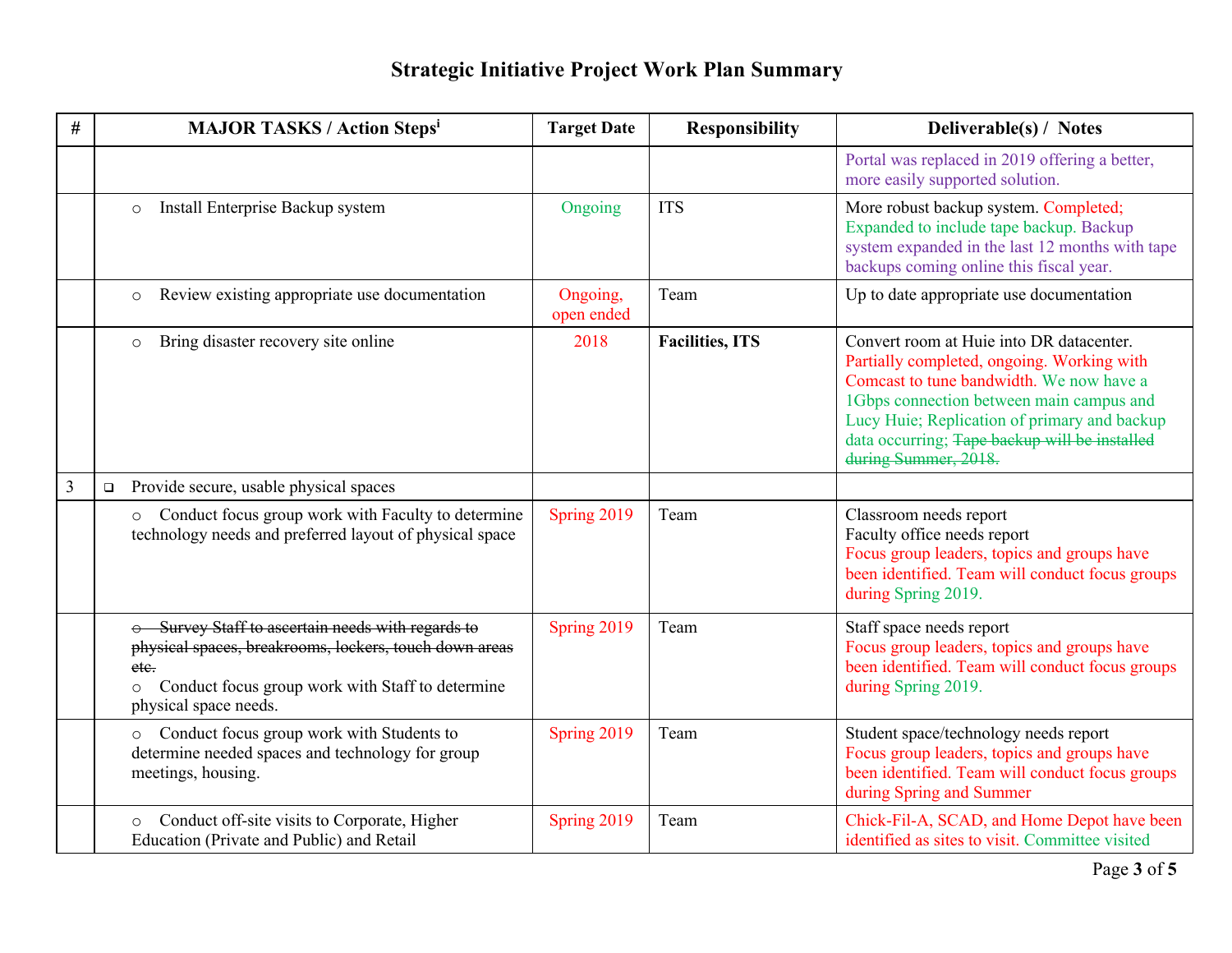| #              | <b>MAJOR TASKS / Action Stepsi</b>                                                          | <b>Target Date</b>  | <b>Responsibility</b>                                         | Deliverable(s) / Notes                                                                                                                                                                                                         |
|----------------|---------------------------------------------------------------------------------------------|---------------------|---------------------------------------------------------------|--------------------------------------------------------------------------------------------------------------------------------------------------------------------------------------------------------------------------------|
|                |                                                                                             |                     |                                                               | Chick-Fil-A headquarters. Scheduling Steelcase<br>research/case study for team                                                                                                                                                 |
|                | Prioritize campus expansion plans<br>$\circ$                                                | Ongoing             | Facilities                                                    | List of campus expansion priorities- Ongoing,<br>working on space adaptation- managing and<br>adapting existing spaces to accommodate for<br>growing needs. Road project progressing.                                          |
|                | Evaluate current state of teaching spaces and<br>$\circ$<br>teaching technology             | <b>Spring, 2019</b> | Team                                                          | Teaching space technology database                                                                                                                                                                                             |
|                | Identify more collaborative space<br>$\circ$                                                | Ongoing             | Priti, Lana,                                                  | Evaluating and incorporating                                                                                                                                                                                                   |
|                | Follow facilities condition analysis plan to address<br>$\circ$<br>various needs            | Ongoing             | Priti, Lana,                                                  | Priority list-Ongoing, Example- Laker Village<br>Project                                                                                                                                                                       |
|                | Increase collaboration between IT and Facilities to<br>$\circ$<br>provide innovative spaces | Ongoing             | ITS, Facilities                                               | Ongoing-Facilities and I.T constantly<br>collaborating for innovative spaces. Example-<br>Academic Core, and planning for Trammell<br>Property, installation of Connectrac products at<br>various locations.                   |
|                | Integrate security technology (access control,<br>$\circ$<br>surveillance, etc)             | 2019                | Priti, Todd, committee,<br><b>Access Control</b><br>Committee | Security technology integration plan including<br>student living areas and faculty/staff office areas<br>Access Control Committee formed and work is<br>ongoing. Meeting with vendors February, 2018<br>to discuss options.    |
|                | Assess current state of ADA compliance<br>$\circ$                                           | Ongoing             | Priti, Lana                                                   | Priority list and remediation plan-Ongoing,<br>Example-ADA push button installed at Arbor<br>Hall, ADA door access for Veterans Affair,<br>ADA Side walk connection from parking to<br>Clayton Hall, sidewalks at road project |
|                | Assess campus signage<br>$\circ$                                                            | Ongoing             | Team                                                          | Signage priority list-Signage Committee in<br>place, project to be prioritized and completed in<br>phases.                                                                                                                     |
| $\overline{4}$ | Address transportation needs<br>$\Box$                                                      |                     |                                                               |                                                                                                                                                                                                                                |